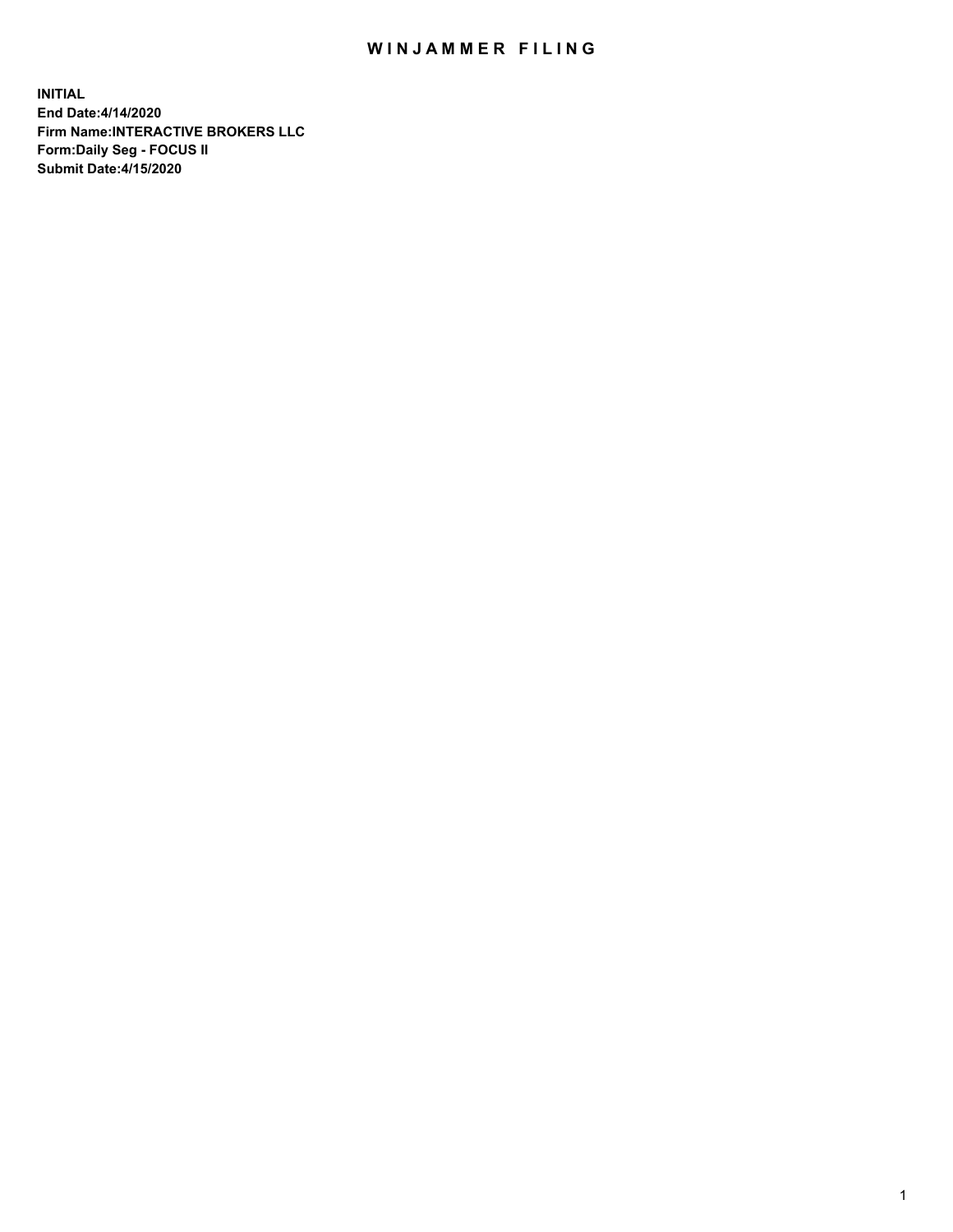**INITIAL End Date:4/14/2020 Firm Name:INTERACTIVE BROKERS LLC Form:Daily Seg - FOCUS II Submit Date:4/15/2020 Daily Segregation - Cover Page**

| Name of Company                                                                                                                                                                                                                                                                                                                | <b>INTERACTIVE BROKERS LLC</b>                                                                  |  |
|--------------------------------------------------------------------------------------------------------------------------------------------------------------------------------------------------------------------------------------------------------------------------------------------------------------------------------|-------------------------------------------------------------------------------------------------|--|
| <b>Contact Name</b>                                                                                                                                                                                                                                                                                                            | <b>James Menicucci</b>                                                                          |  |
| <b>Contact Phone Number</b>                                                                                                                                                                                                                                                                                                    | 203-618-8085                                                                                    |  |
| <b>Contact Email Address</b>                                                                                                                                                                                                                                                                                                   | jmenicucci@interactivebrokers.c<br><u>om</u>                                                    |  |
| FCM's Customer Segregated Funds Residual Interest Target (choose one):<br>a. Minimum dollar amount: ; or<br>b. Minimum percentage of customer segregated funds required:%; or<br>c. Dollar amount range between: and; or<br>d. Percentage range of customer segregated funds required between:% and%.                          | $\overline{\mathbf{0}}$<br>$\overline{\mathbf{0}}$<br>155,000,000 245,000,000<br>0 <sub>0</sub> |  |
| FCM's Customer Secured Amount Funds Residual Interest Target (choose one):<br>a. Minimum dollar amount: ; or<br>b. Minimum percentage of customer secured funds required:%; or<br>c. Dollar amount range between: and; or<br>d. Percentage range of customer secured funds required between:% and%.                            | $\overline{\mathbf{0}}$<br>$\overline{\mathbf{0}}$<br>80,000,000 120,000,000<br>0 <sub>0</sub>  |  |
| FCM's Cleared Swaps Customer Collateral Residual Interest Target (choose one):<br>a. Minimum dollar amount: ; or<br>b. Minimum percentage of cleared swaps customer collateral required:% ; or<br>c. Dollar amount range between: and; or<br>d. Percentage range of cleared swaps customer collateral required between:% and%. | $\overline{\mathbf{0}}$<br>$\underline{\mathbf{0}}$<br>$\underline{0}$ $\underline{0}$<br>00    |  |

Attach supporting documents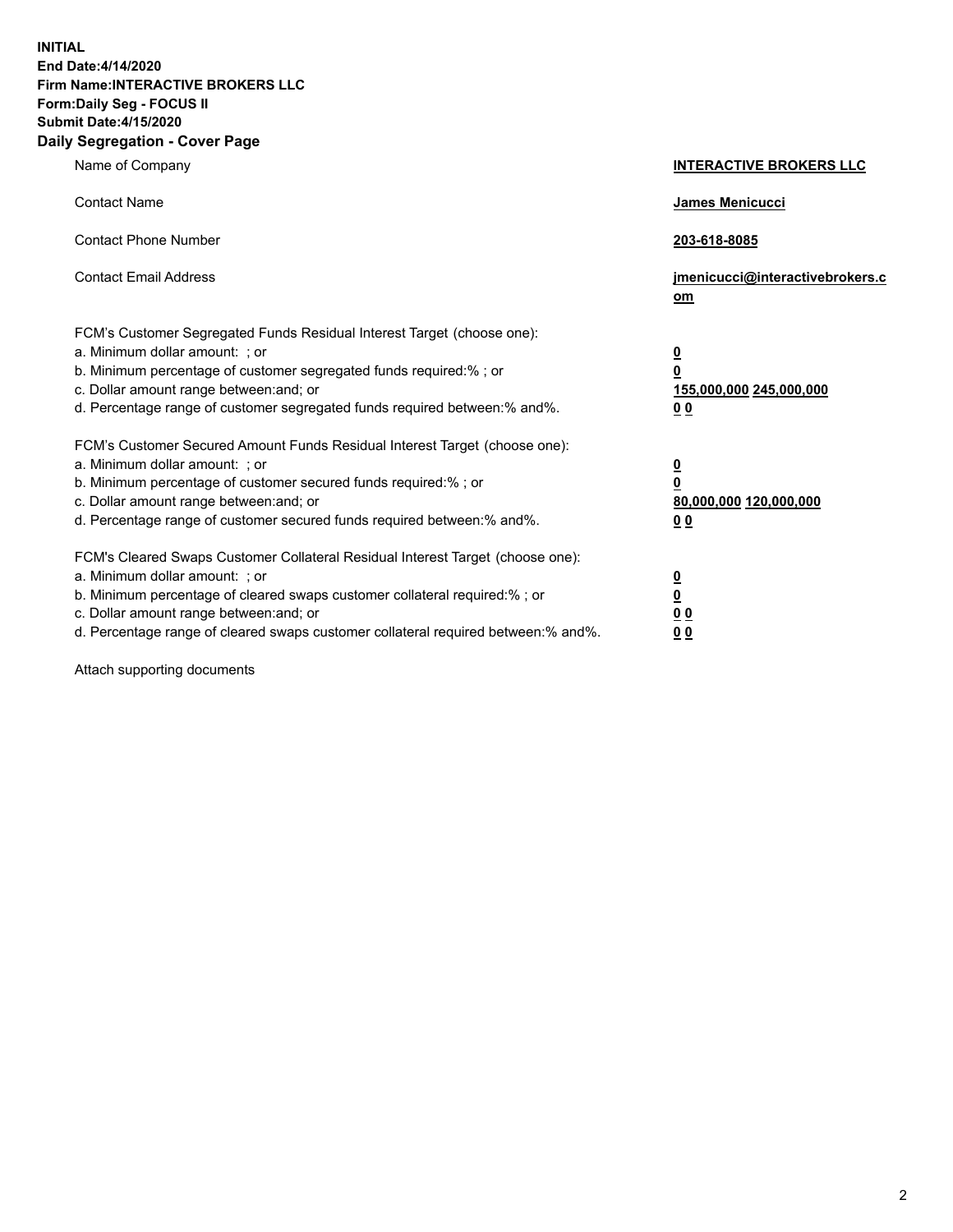**INITIAL End Date:4/14/2020 Firm Name:INTERACTIVE BROKERS LLC Form:Daily Seg - FOCUS II Submit Date:4/15/2020 Daily Segregation - Secured Amounts**

## Foreign Futures and Foreign Options Secured Amounts Amount required to be set aside pursuant to law, rule or regulation of a foreign government or a rule of a self-regulatory organization authorized thereunder **0** [7305] 1. Net ledger balance - Foreign Futures and Foreign Option Trading - All Customers A. Cash **571,649,330** [7315] B. Securities (at market) **0** [7317] 2. Net unrealized profit (loss) in open futures contracts traded on a foreign board of trade **-2,280,910** [7325] 3. Exchange traded options a. Market value of open option contracts purchased on a foreign board of trade **91,745** [7335] b. Market value of open contracts granted (sold) on a foreign board of trade **-234,036** [7337] 4. Net equity (deficit) (add lines 1. 2. and 3.) **569,226,129** [7345] 5. Account liquidating to a deficit and account with a debit balances - gross amount **5,790** [7351] Less: amount offset by customer owned securities **0** [7352] **5,790** [7354] 6. Amount required to be set aside as the secured amount - Net Liquidating Equity Method (add lines 4 and 5) **569,231,919** [7355] 7. Greater of amount required to be set aside pursuant to foreign jurisdiction (above) or line 6. **569,231,919** [7360] FUNDS DEPOSITED IN SEPARATE REGULATION 30.7 ACCOUNTS 1. Cash in banks A. Banks located in the United States **206,477,462** [7500] B. Other banks qualified under Regulation 30.7 **0** [7520] **206,477,462** [7530] 2. Securities A. In safekeeping with banks located in the United States **379,815,200** [7540] B. In safekeeping with other banks qualified under Regulation 30.7 **0** [7560] **379,815,200** [7570] 3. Equities with registered futures commission merchants A. Cash **0** [7580] B. Securities **0** [7590] C. Unrealized gain (loss) on open futures contracts **0** [7600] D. Value of long option contracts **0** [7610] E. Value of short option contracts **0** [7615] **0** [7620] 4. Amounts held by clearing organizations of foreign boards of trade A. Cash **0** [7640] B. Securities **0** [7650] C. Amount due to (from) clearing organization - daily variation **0** [7660] D. Value of long option contracts **0** [7670] E. Value of short option contracts **0** [7675] **0** [7680] 5. Amounts held by members of foreign boards of trade A. Cash **101,484,545** [7700] B. Securities **0** [7710] C. Unrealized gain (loss) on open futures contracts **712,542** [7720] D. Value of long option contracts **92,226** [7730] E. Value of short option contracts **-237,339** [7735] **102,051,974** [7740] 6. Amounts with other depositories designated by a foreign board of trade **0** [7760] 7. Segregated funds on hand **0** [7765] 8. Total funds in separate section 30.7 accounts **688,344,636** [7770] 9. Excess (deficiency) Set Aside for Secured Amount (subtract line 7 Secured Statement Page 1 from Line 8) **119,112,717** [7380] 10. Management Target Amount for Excess funds in separate section 30.7 accounts **80,000,000** [7780] 11. Excess (deficiency) funds in separate 30.7 accounts over (under) Management Target **39,112,717** [7785]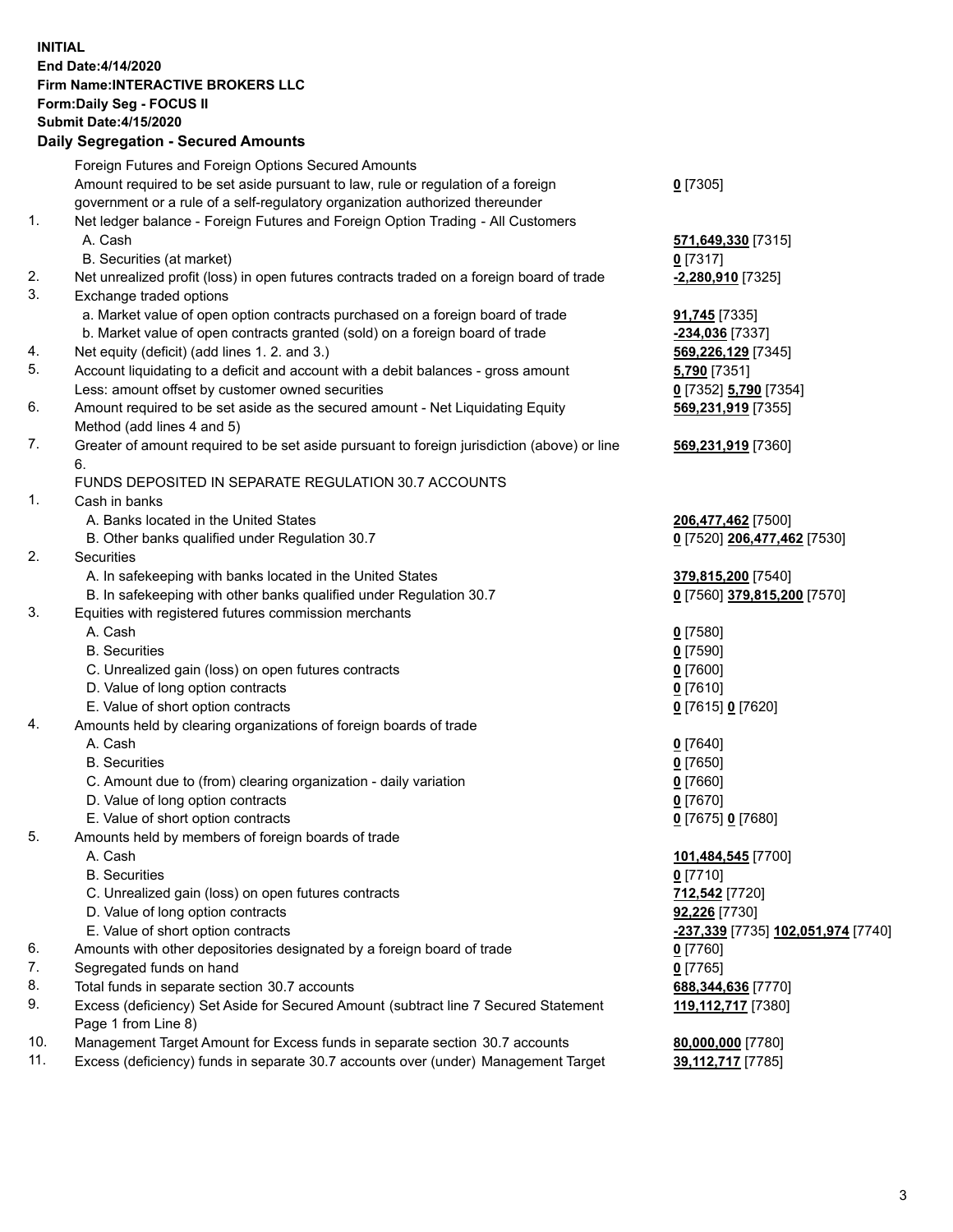**INITIAL End Date:4/14/2020 Firm Name:INTERACTIVE BROKERS LLC Form:Daily Seg - FOCUS II Submit Date:4/15/2020 Daily Segregation - Segregation Statement** SEGREGATION REQUIREMENTS(Section 4d(2) of the CEAct) 1. Net ledger balance A. Cash **6,460,340,682** [7010] B. Securities (at market) **0** [7020] 2. Net unrealized profit (loss) in open futures contracts traded on a contract market **-195,581,143** [7030] 3. Exchange traded options A. Add market value of open option contracts purchased on a contract market **380,424,008** [7032] B. Deduct market value of open option contracts granted (sold) on a contract market **-374,136,599** [7033] 4. Net equity (deficit) (add lines 1, 2 and 3) **6,271,046,948** [7040] 5. Accounts liquidating to a deficit and accounts with debit balances - gross amount **5,082,440** [7045] Less: amount offset by customer securities **0** [7047] **5,082,440** [7050] 6. Amount required to be segregated (add lines 4 and 5) **6,276,129,388** [7060] FUNDS IN SEGREGATED ACCOUNTS 7. Deposited in segregated funds bank accounts A. Cash **2,927,945,841** [7070] B. Securities representing investments of customers' funds (at market) **1,861,090,480** [7080] C. Securities held for particular customers or option customers in lieu of cash (at market) **0** [7090] 8. Margins on deposit with derivatives clearing organizations of contract markets A. Cash **475,129,357** [7100] B. Securities representing investments of customers' funds (at market) **1,234,792,570** [7110] C. Securities held for particular customers or option customers in lieu of cash (at market) **0** [7120] 9. Net settlement from (to) derivatives clearing organizations of contract markets **-28,540,634** [7130] 10. Exchange traded options A. Value of open long option contracts **379,520,563** [7132] B. Value of open short option contracts **-373,307,393** [7133] 11. Net equities with other FCMs A. Net liquidating equity **0** [7140] B. Securities representing investments of customers' funds (at market) **0** [7160] C. Securities held for particular customers or option customers in lieu of cash (at market) **0** [7170] 12. Segregated funds on hand **0** [7150] 13. Total amount in segregation (add lines 7 through 12) **6,476,630,784** [7180] 14. Excess (deficiency) funds in segregation (subtract line 6 from line 13) **200,501,396** [7190] 15. Management Target Amount for Excess funds in segregation **155,000,000** [7194] **45,501,396** [7198]

16. Excess (deficiency) funds in segregation over (under) Management Target Amount Excess